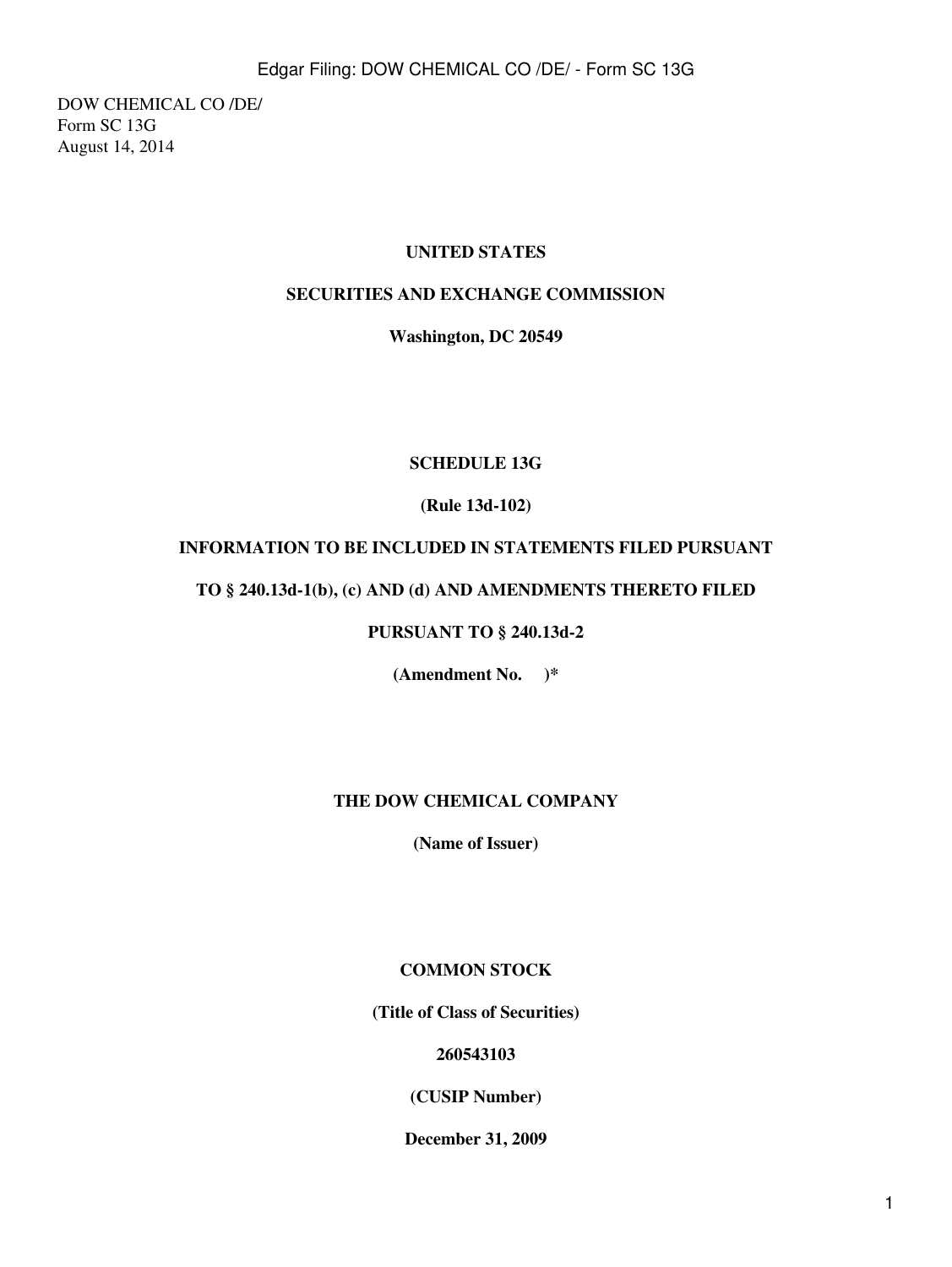# **(Date of Event Which Requires Filing of this Statement)**

#### **Check the appropriate box to designate the rule pursuant to which this Schedule is filed:**

x Rule 13d-1 (b)

¨ Rule 13d-1 (c)

¨ Rule 13d-1 (d)

\* The remainder of this cover page shall be filled out for a reporting persons initial filing on this form with respect to the subject class of securities, and for any subsequent amendment containing information which would alter disclosures provided in a prior cover page.

The information required on the remainder of this cover page shall not be deemed to be filed for the purpose of Section 18 of the Securities Exchange Act of 1934 (the Act) or otherwise subject to the liabilities of that section of the Act but shall be subject to all other provisions of the Act (however, see the Notes.)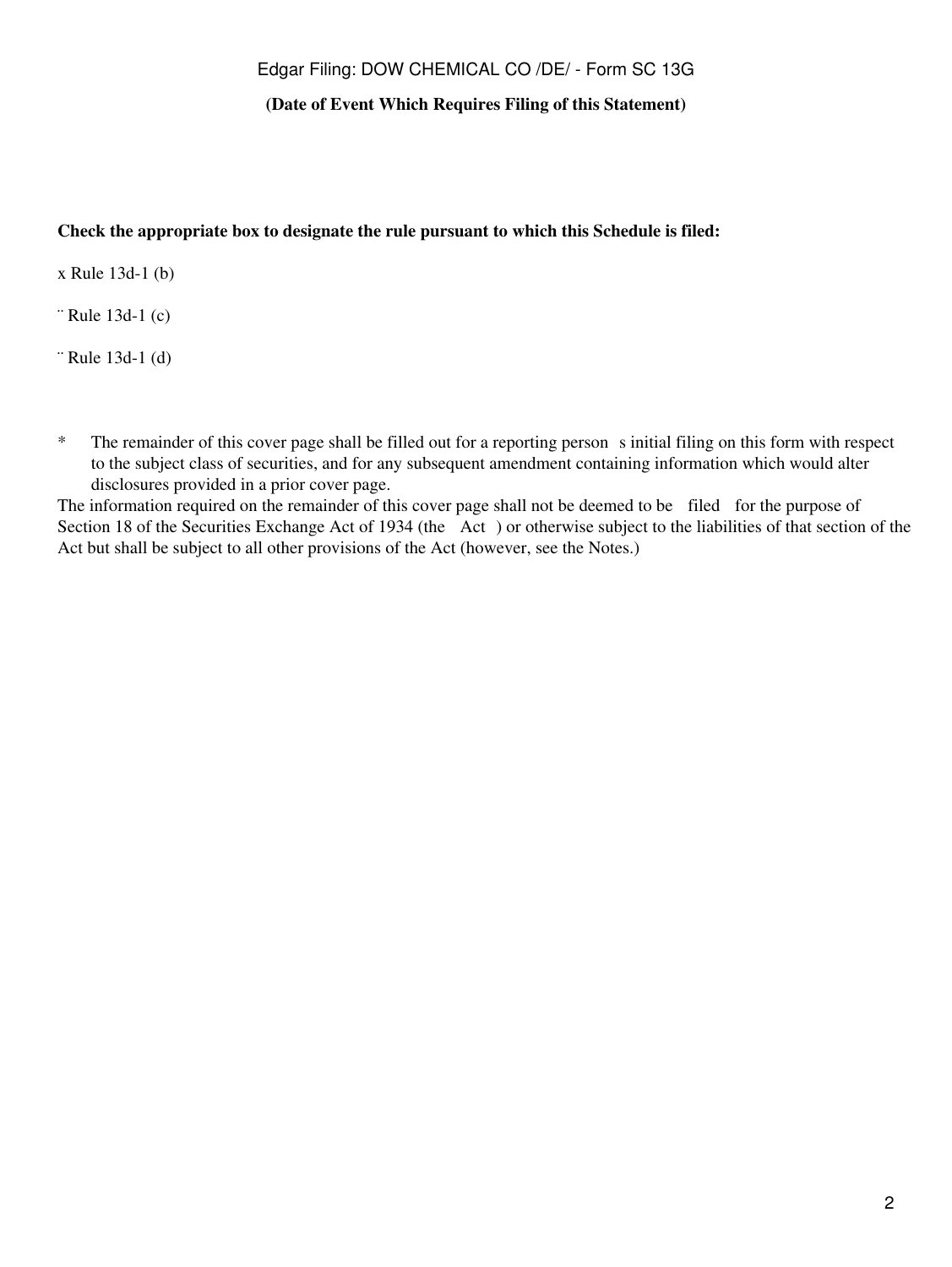# **CUSIP No. 260543103 13G Page 2 of 10 Pages 1 NAME OF REPORTING PERSON** Warren E. Buffett  **2 CHECK THE APPROPRIATE BOX IF A MEMBER OF A GROUP (a)** x **(b)** ¨  **3 SEC USE ONLY 4 CITIZENSHIP OR PLACE OF ORGANIZATION** United States Citizen **NUMBER OF SHARES BENEFICIALLY OWNED BY EACH REPORTING PERSON WITH 5 SOLE VOTING POWER** NONE **6 SHARED VOTING POWER** 72,603,000 shares of Common Stock **7 SOLE DISPOSITIVE POWER** NONE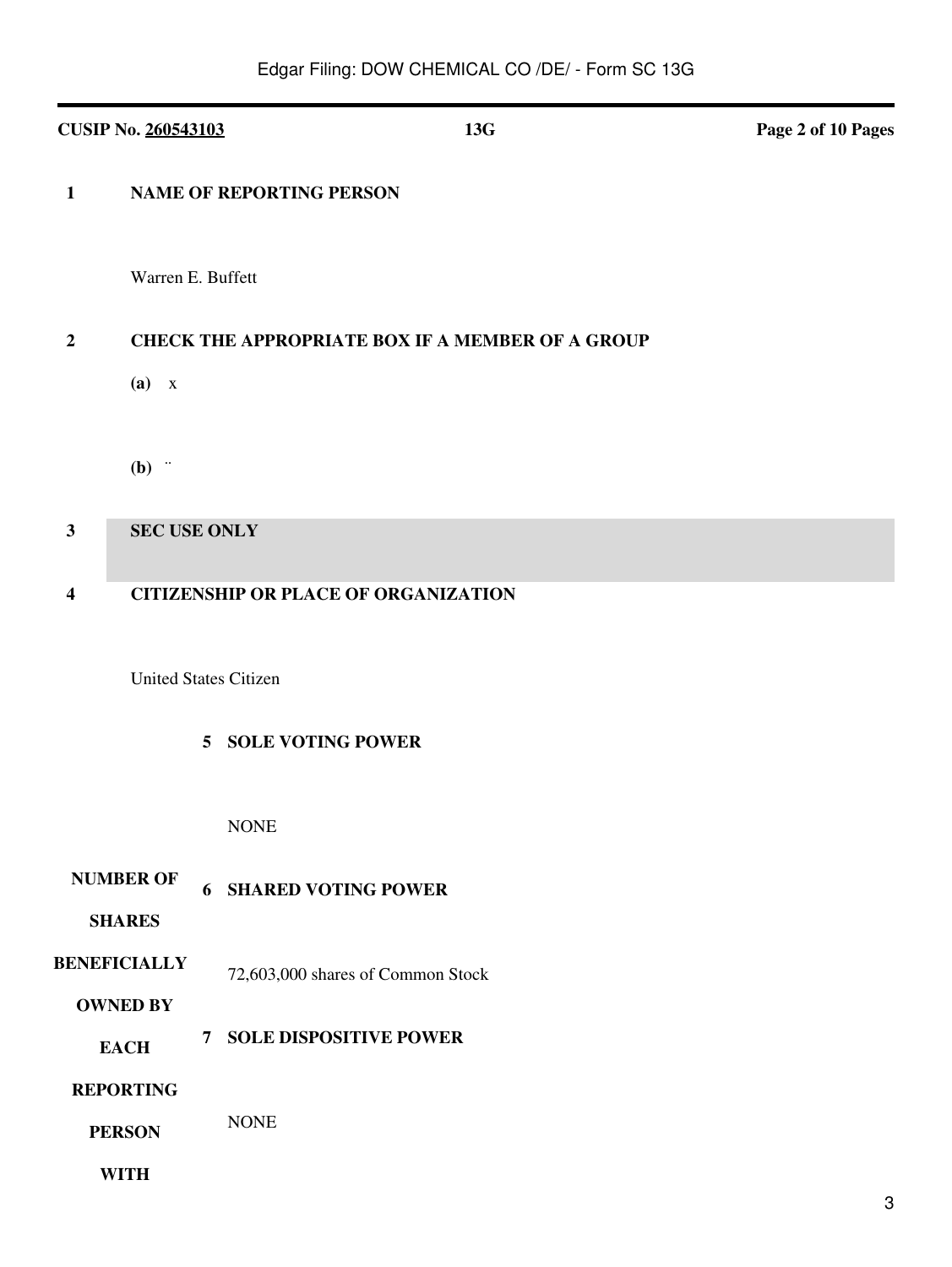# **8 SHARED DISPOSITIVE POWER**

72,603,000 shares of Common Stock

#### **9 AGGREGATE AMOUNT BENEFICIALLY OWNED BY EACH REPORTING PERSON**

72,603,000 shares of Common Stock

# **10 CHECK BOX IF THE AGGREGATE AMOUNT IN ROW (9) EXCLUDES CERTAIN SHARES** ¨

Not applicable.

#### **11 PERCENT OF CLASS REPRESENTED BY AMOUNT IN ROW 9**

6.0%

# **12 TYPE OF REPORTING PERSON**

IN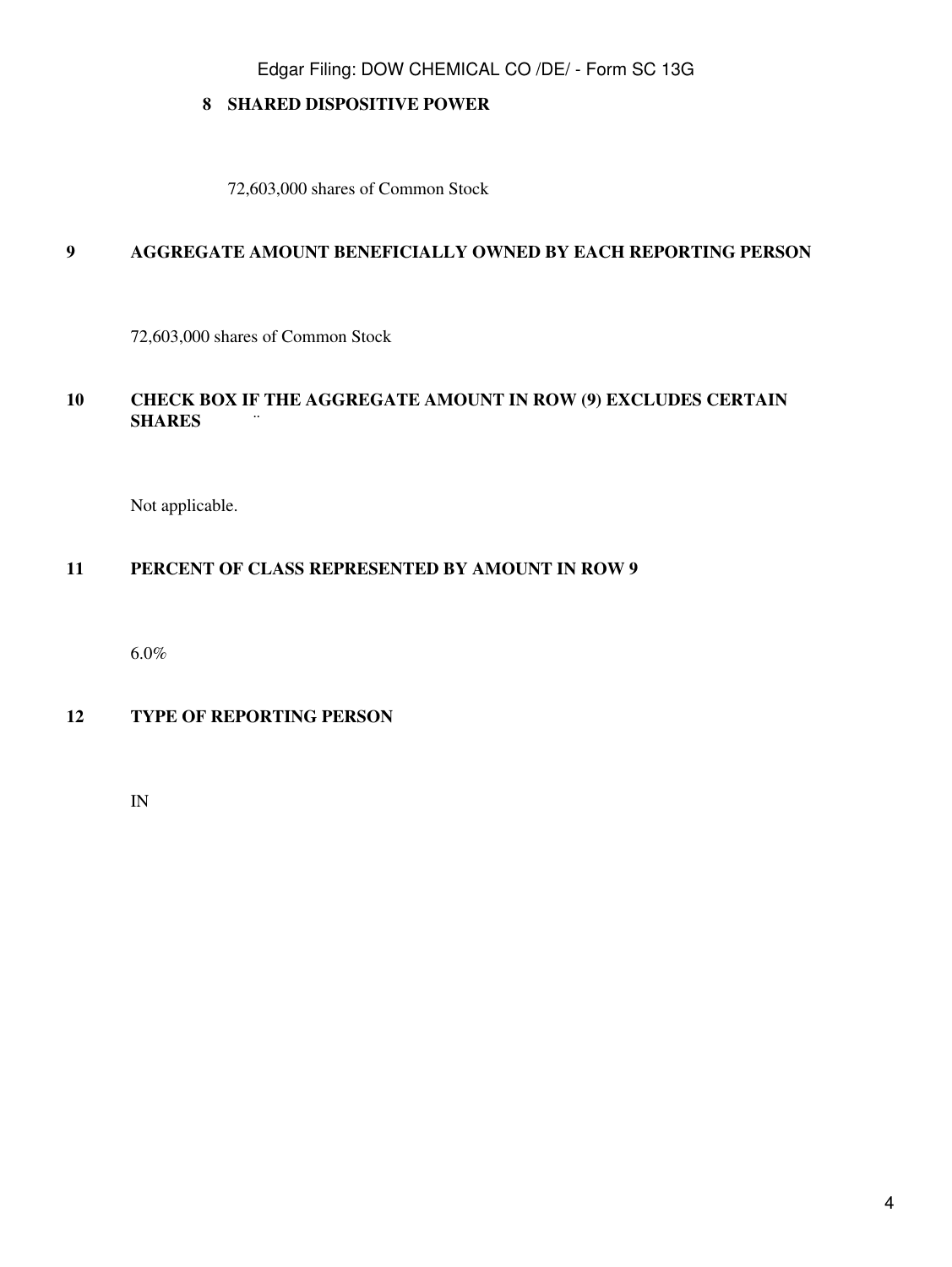| <b>CUSIP No. 260543103</b>             |                                                         |                                            | 13G                               | Page 3 of 10 Pages |
|----------------------------------------|---------------------------------------------------------|--------------------------------------------|-----------------------------------|--------------------|
| $\mathbf{1}$                           |                                                         | <b>NAME OF REPORTING PERSON</b>            |                                   |                    |
|                                        |                                                         | Berkshire Hathaway Inc.                    |                                   |                    |
| $\boldsymbol{2}$                       | <b>CHECK THE APPROPRIATE BOX IF A MEMBER OF A GROUP</b> |                                            |                                   |                    |
|                                        | $(a)$ x                                                 |                                            |                                   |                    |
| $(b)$ "                                |                                                         |                                            |                                   |                    |
| $\mathbf{3}$                           | <b>SEC USE ONLY</b>                                     |                                            |                                   |                    |
| 4                                      | <b>CITIZENSHIP OR PLACE OF ORGANIZATION</b>             |                                            |                                   |                    |
|                                        |                                                         | <b>State of Delaware</b>                   |                                   |                    |
|                                        |                                                         | <b>SOLE VOTING POWER</b><br>5 <sup>1</sup> |                                   |                    |
|                                        |                                                         | <b>NONE</b>                                |                                   |                    |
| <b>NUMBER OF</b><br><b>SHARES</b>      |                                                         | <b>6 SHARED VOTING POWER</b>               |                                   |                    |
| <b>BENEFICIALLY</b><br><b>OWNED BY</b> |                                                         |                                            | 72,603,000 shares of Common Stock |                    |
| <b>EACH</b>                            |                                                         | $\overline{7}$                             | <b>SOLE DISPOSITIVE POWER</b>     |                    |
| <b>REPORTING</b><br><b>PERSON</b>      |                                                         | <b>NONE</b>                                |                                   |                    |
| <b>WITH</b>                            |                                                         |                                            |                                   |                    |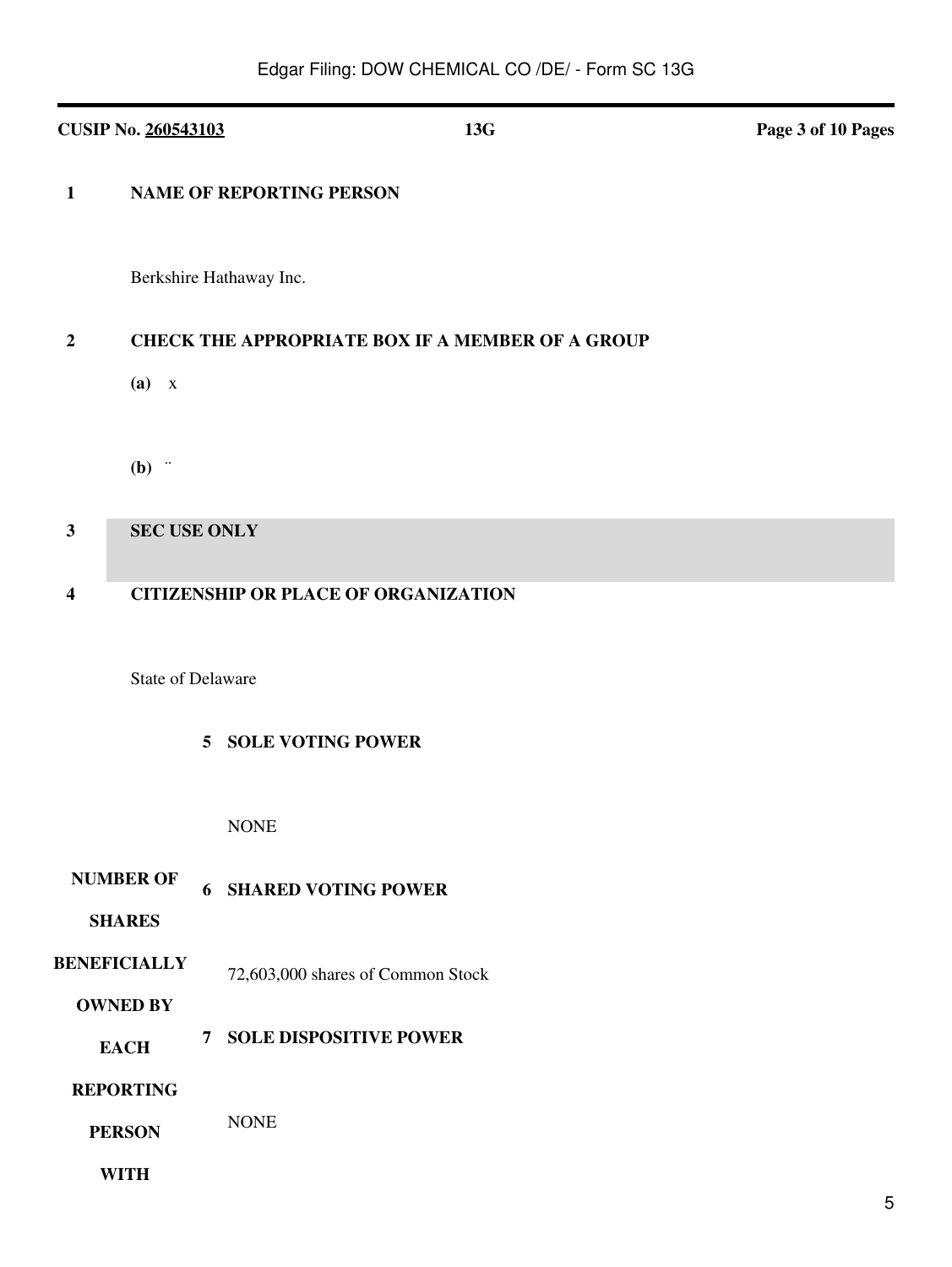# **8 SHARED DISPOSITIVE POWER**

72,603,000 shares of Common Stock

#### **9 AGGREGATE AMOUNT BENEFICIALLY OWNED BY EACH REPORTING PERSON**

72,603,000 shares of Common Stock

# **10 CHECK BOX IF THE AGGREGATE AMOUNT IN ROW (9) EXCLUDES CERTAIN SHARES** ¨

Not applicable.

#### **11 PERCENT OF CLASS REPRESENTED BY AMOUNT IN ROW 9**

6.0%

# **12 TYPE OF REPORTING PERSON**

HC, CO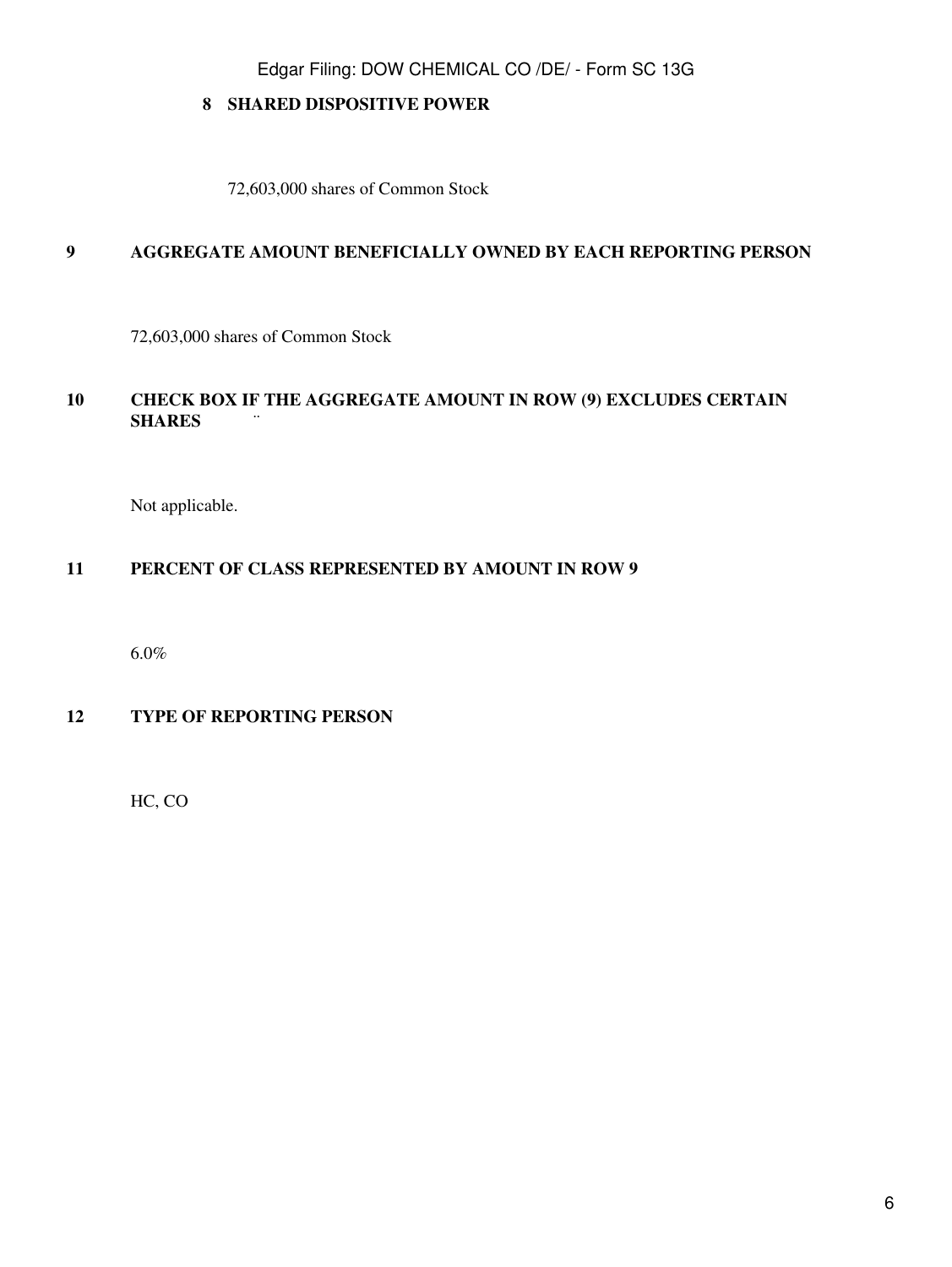# **CUSIP No. 260543103 13G Page 4 of 10 Pages 1 NAME OF REPORTING PERSON** National Indemnity Company  **2 CHECK THE APPROPRIATE BOX IF A MEMBER OF A GROUP (a)** x **(b)** ¨  **3 SEC USE ONLY 4 CITIZENSHIP OR PLACE OF ORGANIZATION** State of Nebraska **5 SOLE VOTING POWER** NONE

- **NUMBER OF 6 SHARED VOTING POWER**
	- **SHARES**
- **BENEFICIALLY**  62,922,600 shares of Common Stock
	- **OWNED BY**
		- **EACH 7 SOLE DISPOSITIVE POWER**
	- **REPORTING**
		- **PERSON** NONE
			- **WITH**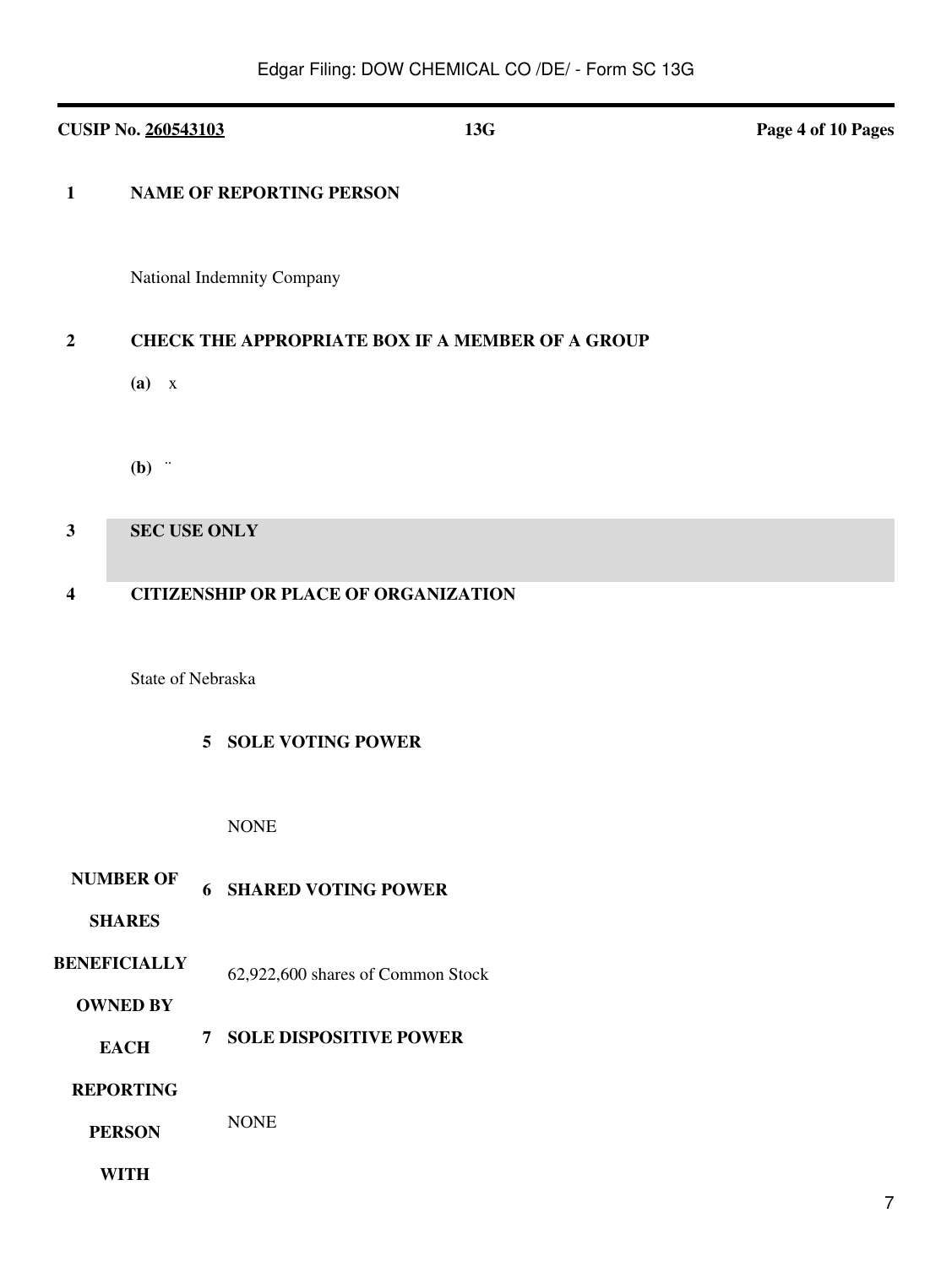# **8 SHARED DISPOSITIVE POWER**

62,922,600 shares of Common Stock

#### **9 AGGREGATE AMOUNT BENEFICIALLY OWNED BY EACH REPORTING PERSON**

62,922,600 shares of Common Stock

# **10 CHECK BOX IF THE AGGREGATE AMOUNT IN ROW (9) EXCLUDES CERTAIN SHARES** ¨

Not applicable.

#### **11 PERCENT OF CLASS REPRESENTED BY AMOUNT IN ROW 9**

5.2%

# **12 TYPE OF REPORTING PERSON**

IC, CO, HC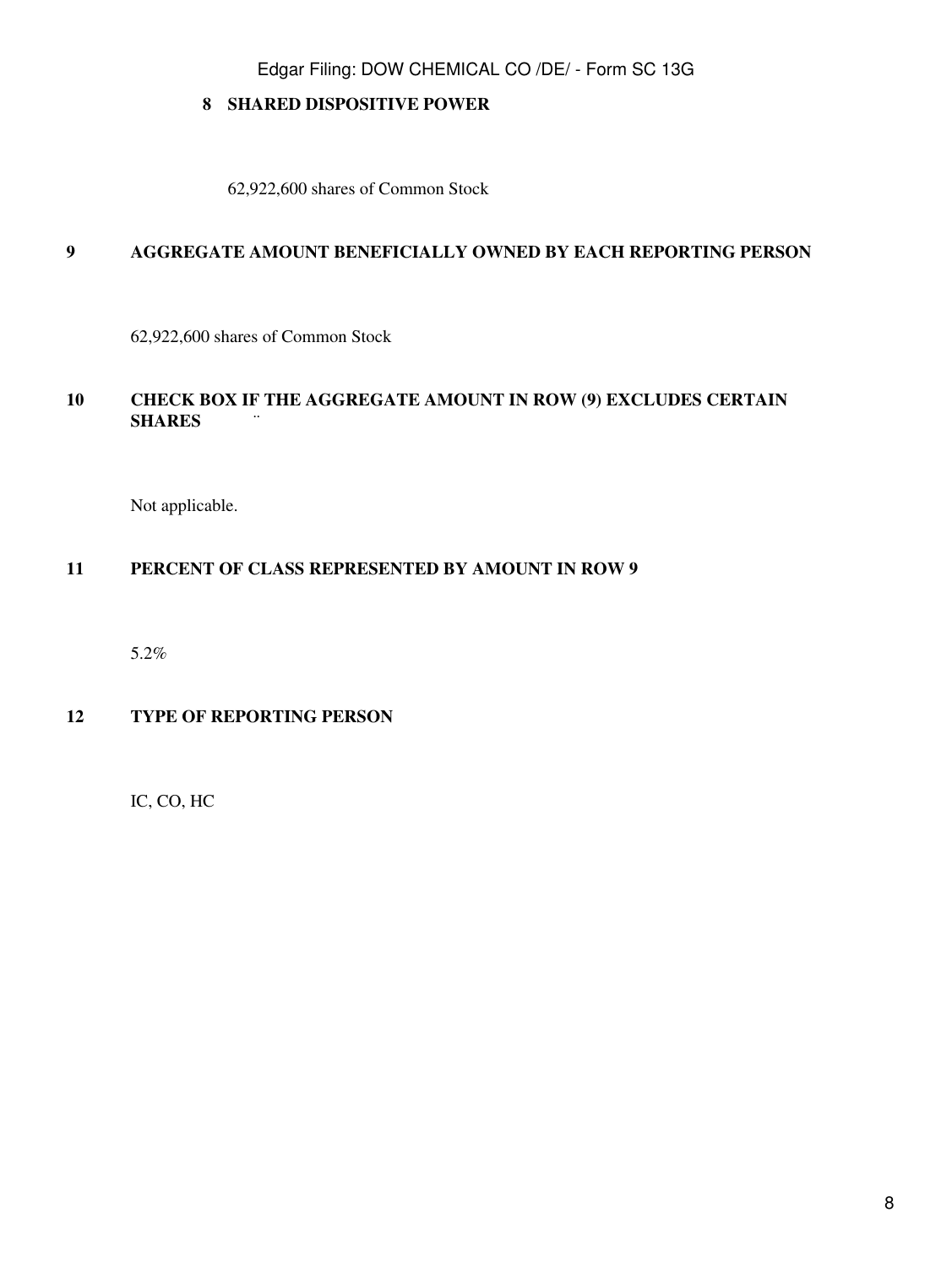# **CUSIP No. 260543103 13G Page 5 of 10 Pages 1 NAME OF REPORTING PERSON** Columbia Insurance Company  **2 CHECK THE APPROPRIATE BOX IF A MEMBER OF A GROUP (a)** x **(b)** ¨  **3 SEC USE ONLY 4 CITIZENSHIP OR PLACE OF ORGANIZATION** State of Nebraska **NUMBER OF SHARES BENEFICIALLY OWNED BY EACH REPORTING PERSON 5 SOLE VOTING POWER** NONE **6 SHARED VOTING POWER** 9,680,400 shares of Common Stock **7 SOLE DISPOSITIVE POWER** NONE

**WITH**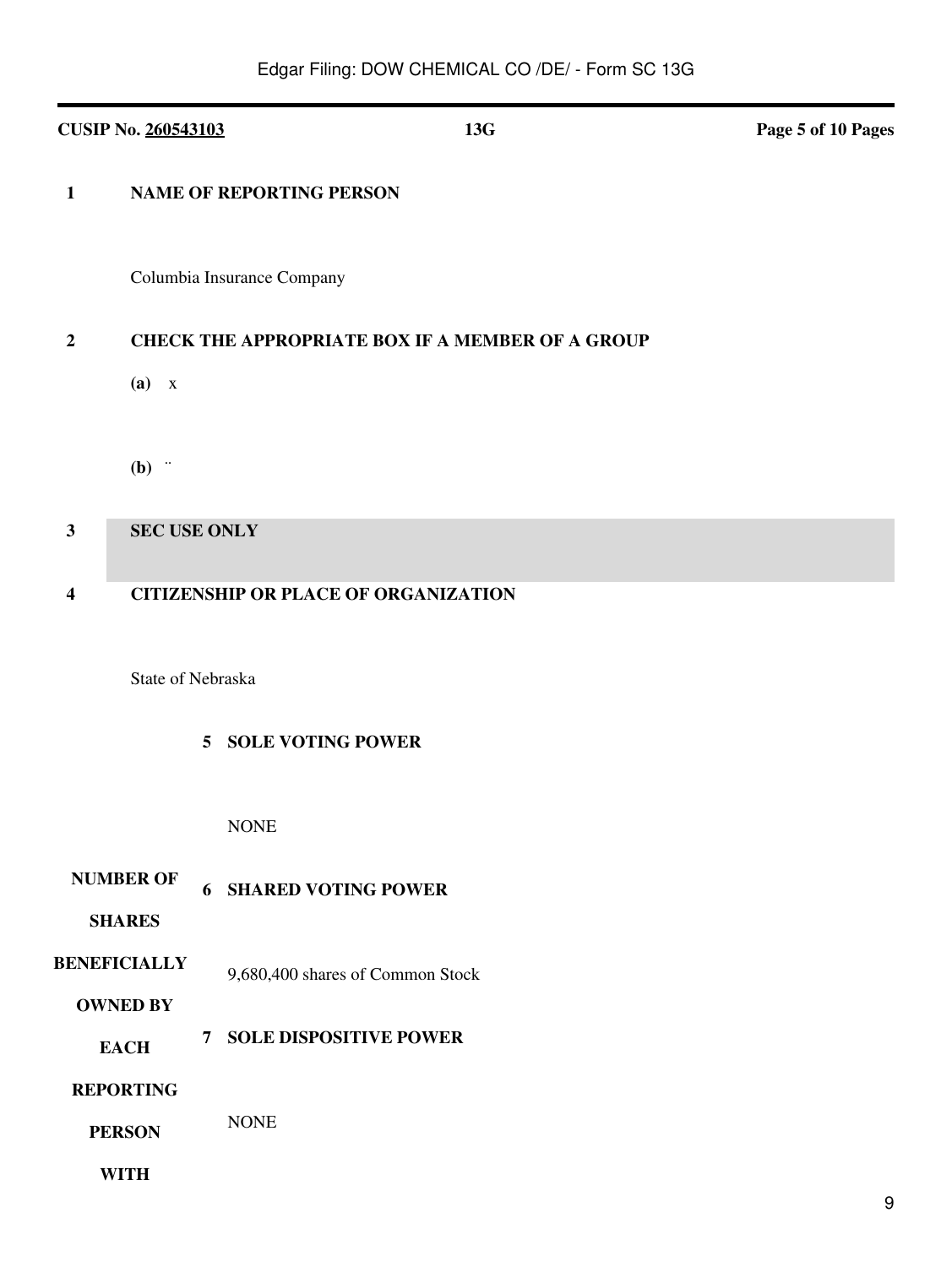# **8 SHARED DISPOSITIVE POWER**

9,680,400 shares of Common Stock

#### **9 AGGREGATE AMOUNT BENEFICIALLY OWNED BY EACH REPORTING PERSON**

9,680,400 shares of Common Stock

# **10 CHECK BOX IF THE AGGREGATE AMOUNT IN ROW (9) EXCLUDES CERTAIN SHARES** ¨

Not applicable.

#### **11 PERCENT OF CLASS REPRESENTED BY AMOUNT IN ROW 9**

0.8%

#### **12 TYPE OF REPORTING PERSON**

IC, CO, HC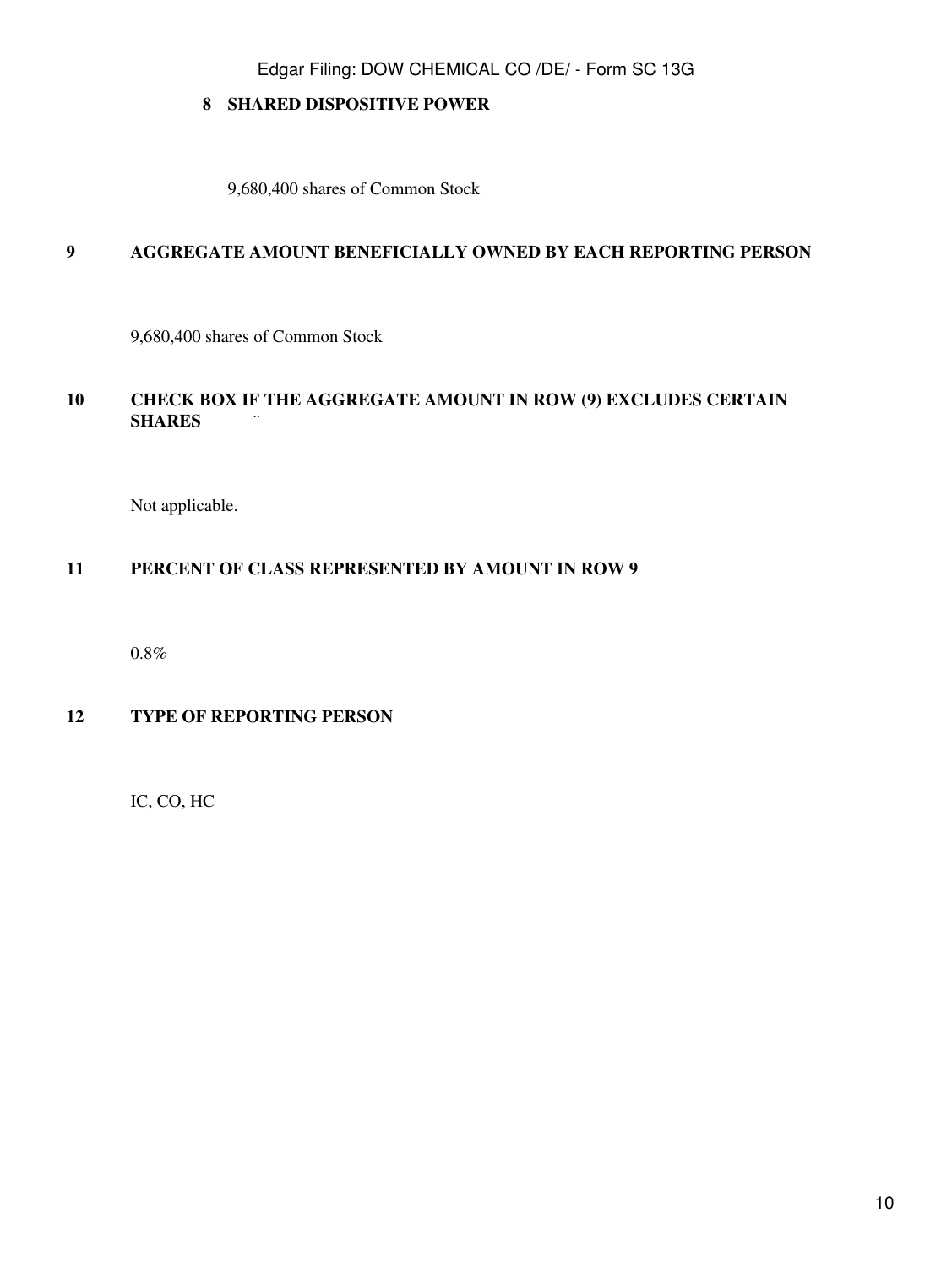Page 6 of 10 Pages

#### **SCHEDULE 13G**

**Explanatory Note:** Due to an oversight this Schedule 13G was not timely filed. All shares of common stock, par value \$2.50 per share (Common Stock), of The Dow Chemical Company (the Issuer) reported in this Schedule 13G are held in the form of convertible preferred stock that can be converted into Common Stock by the Reporting Persons within 60 days. This Schedule 13G reflects the Reporting Persons beneficial ownership of shares of Common Stock as of December 31, 2009. The Reporting Persons have beneficially owned the same number of shares of Common Stock at the end of each year since 2009, so no amendments to this Schedule 13G were required to be filed.

#### **Item 1.**

**(a) Name of Issuer** The Dow Chemical Company

(b) **Address of Issuer s Principal Executive Offices** 2030 Dow Center, Midland, MI 48674

**Item 2(a). Name of Person Filing:**

**Item 2(b). Address of Principal Business Office:**

**Item 2(c). Citizenship:**

Warren E. Buffett

3555 Farnam Street

Omaha, Nebraska 68131

United States Citizen

Berkshire Hathaway Inc.

3555 Farnam Street

Omaha, Nebraska 68131

Delaware corporation

National Indemnity Company

3024 Harney Street

Omaha, Nebraska 68131

Nebraska corporation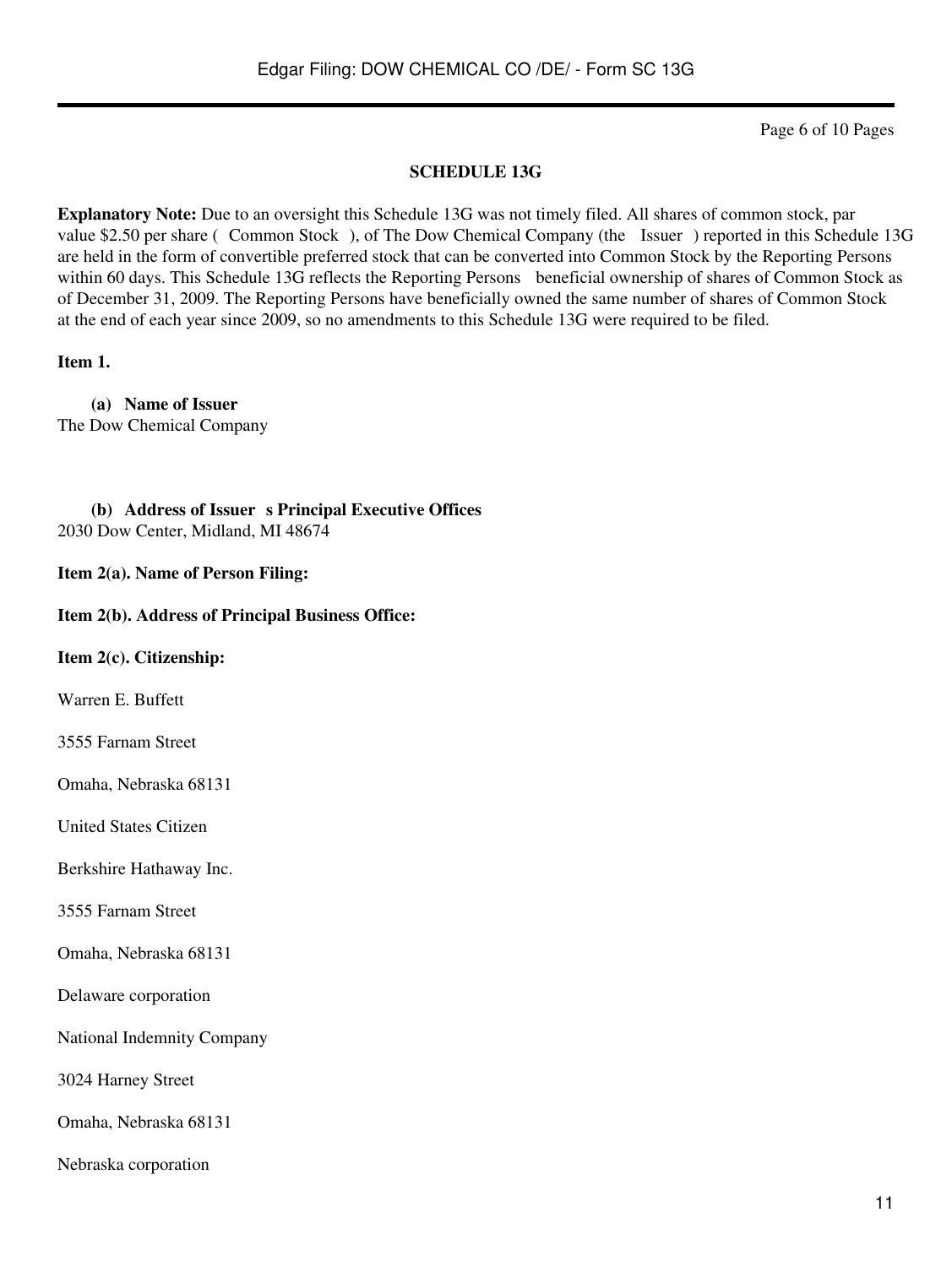Columbia Insurance Company

3024 Harney Street

Omaha, Nebraska 68131

Nebraska corporation

#### **(d) Title of Class of Securities** Common Stock

**(e) CUSIP Number** 260543103

# **Item 3. If this statement is filed pursuant to §§ 240.13d-1(b), or 240.13d-2(b) or (c), check whether the person filing is a:**

Not applicable.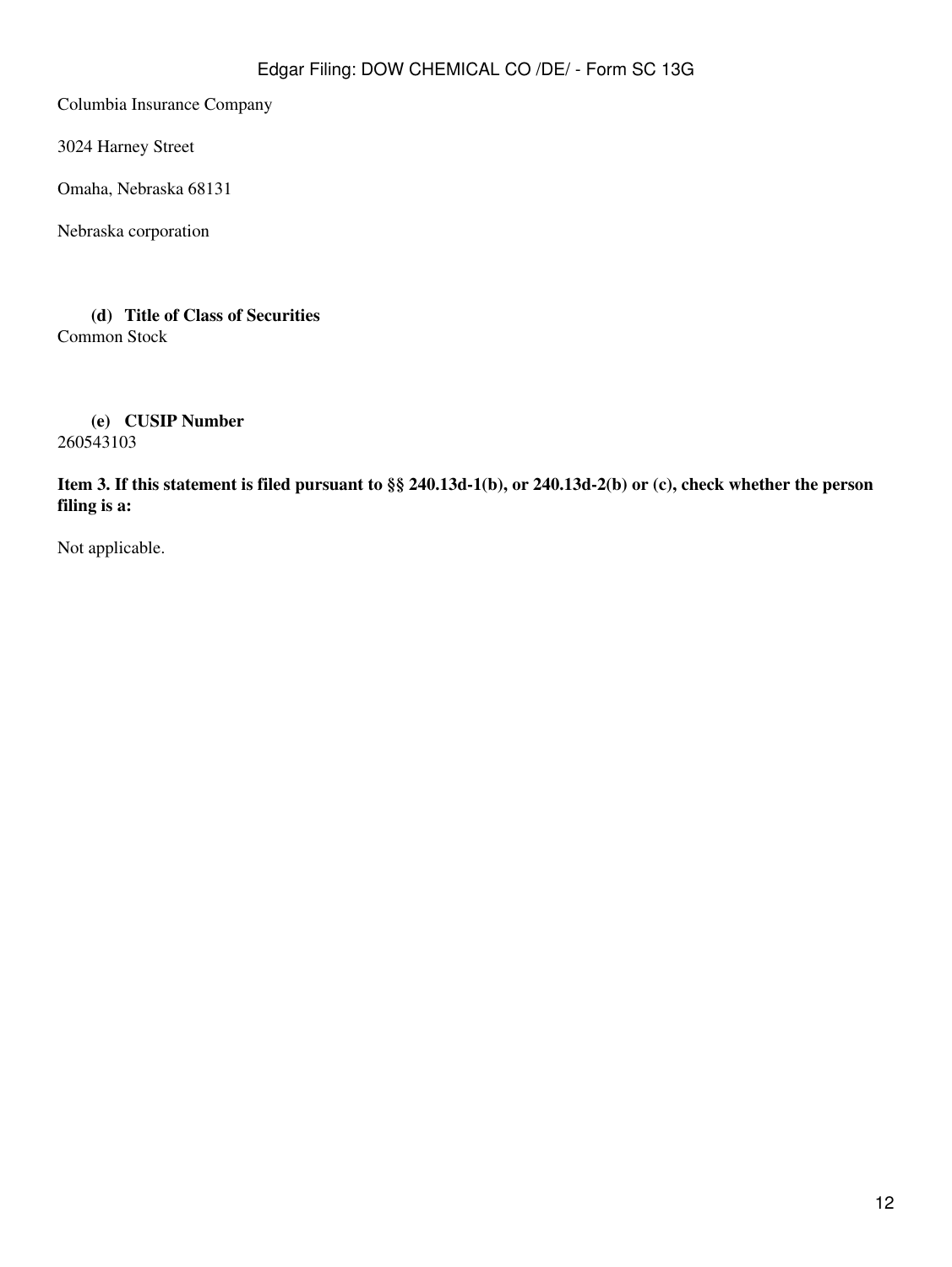Page 7 of 10 Pages

#### **Item 4. Ownership.**

Provide the following information regarding the aggregate number and percentage of the class of securities of the issuer identified in Item 1.

#### **(a) Amount beneficially Owned**

See the Cover Pages for each of the Reporting Persons**.** All shares of Common Stock of The Dow Chemical Company reported in this Schedule 13G are held in the form of convertible preferred stock that can be converted into common stock by the Reporting Persons within 60 days.

#### **(b) Percent of Class**

See the Cover Pages for each of the Reporting Persons.

#### **(c) Number of shares as to which such person has:**

- (i) sole power to vote or to direct the vote
- (ii) shared power to vote or to direct the vote
- (iii) sole power to dispose or to direct the disposition of
- (iv) shared power to dispose or to direct the disposition of

See the Cover Pages for each of the Reporting Persons.

#### **Item 5. Ownership of Five Percent or Less of a Class.**

Not applicable.

#### **Item 6. Ownership of More than Five Percent on Behalf of Another Person.**

Not applicable.

#### **Item 7. Identification and Classification of the Subsidiary Which Acquired the Security Being Reported on By the Parent Holding Company or Control Person.**

See Exhibit A.

# **Item 8. Identification and Classification of Members of the Group.**

Not applicable.

#### **Item 9. Notice of Dissolution of Group.**

Not applicable.

**Item 10. Certification.**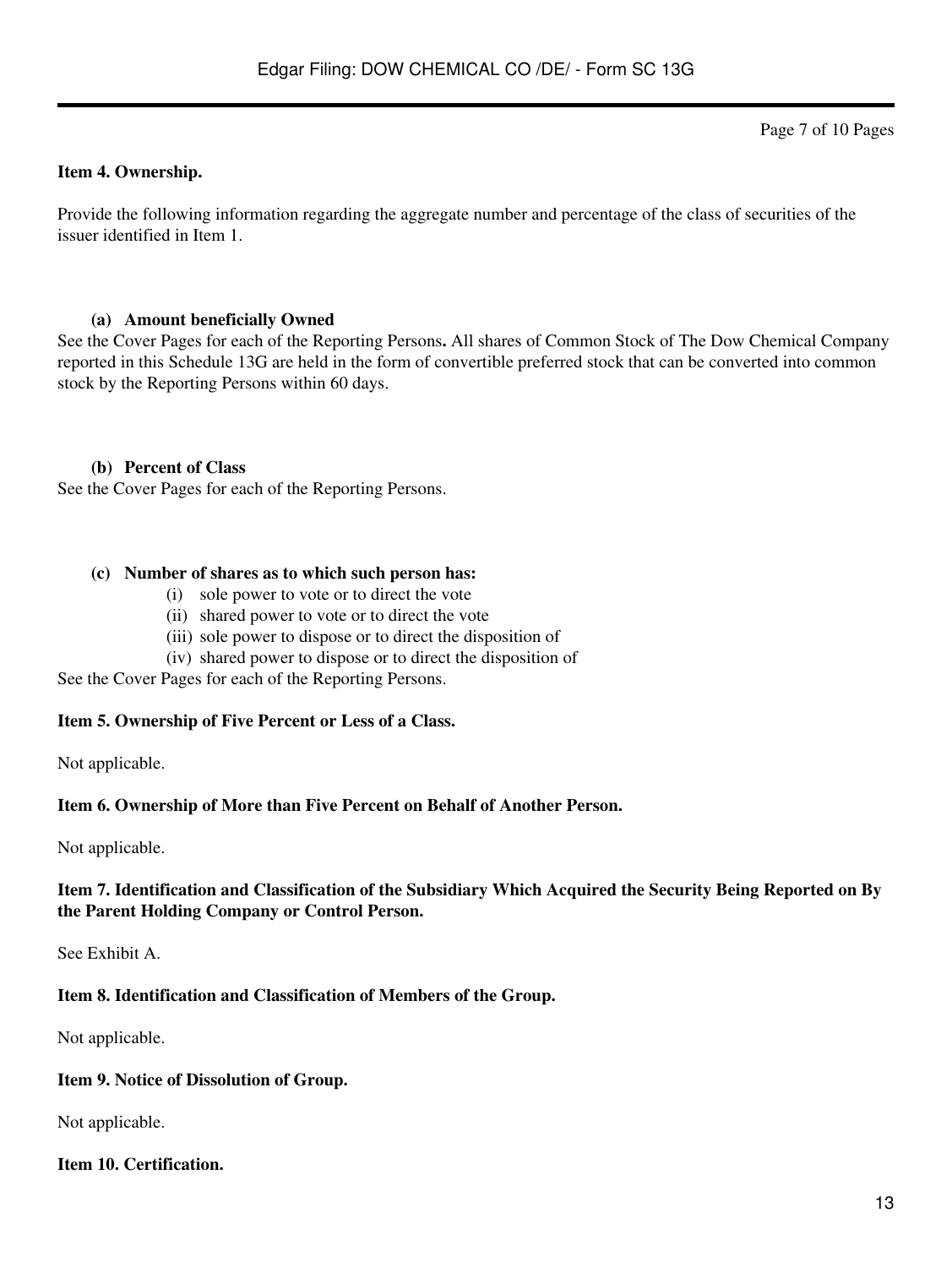By signing below I certify that, to the best of my knowledge and belief, the securities referred to above were acquired and are held in the ordinary course of business and were not acquired and are not held for the purpose of or with the effect of changing or influencing the control of the issuer of the securities and were not acquired and are not held in connection with or as a participant in any transaction having that purpose or effect, other than activities solely in connection with a nomination under §240.14a-11.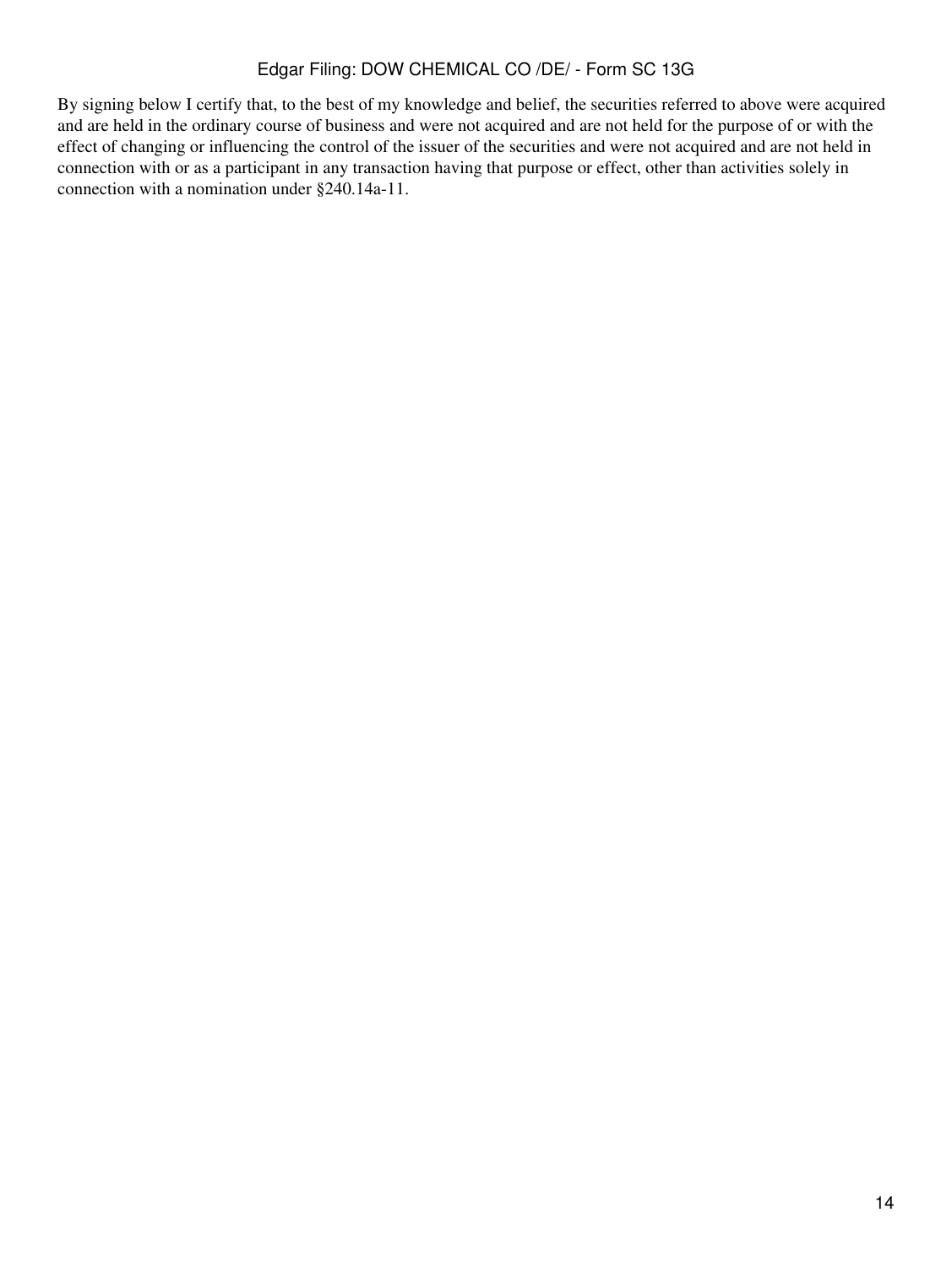Page 8 of 10 Pages

#### **SIGNATURES**

After reasonable inquiry and to the best of my knowledge and belief, I certify that the information set forth in this statement is true, complete and correct.

Dated this 14th day of August, 2014

/s/ Warren E. Buffett Warren E. Buffett

#### BERKSHIRE HATHAWAY INC.

By: /s/ Warren E. Buffett Warren E. Buffett Chairman of the Board

#### NATIONAL INDEMNITY COMPANY

#### COLUMBIA INSURANCE COMPANY

By: /s/ Warren E. Buffett Warren E. Buffett Attorney-in-Fact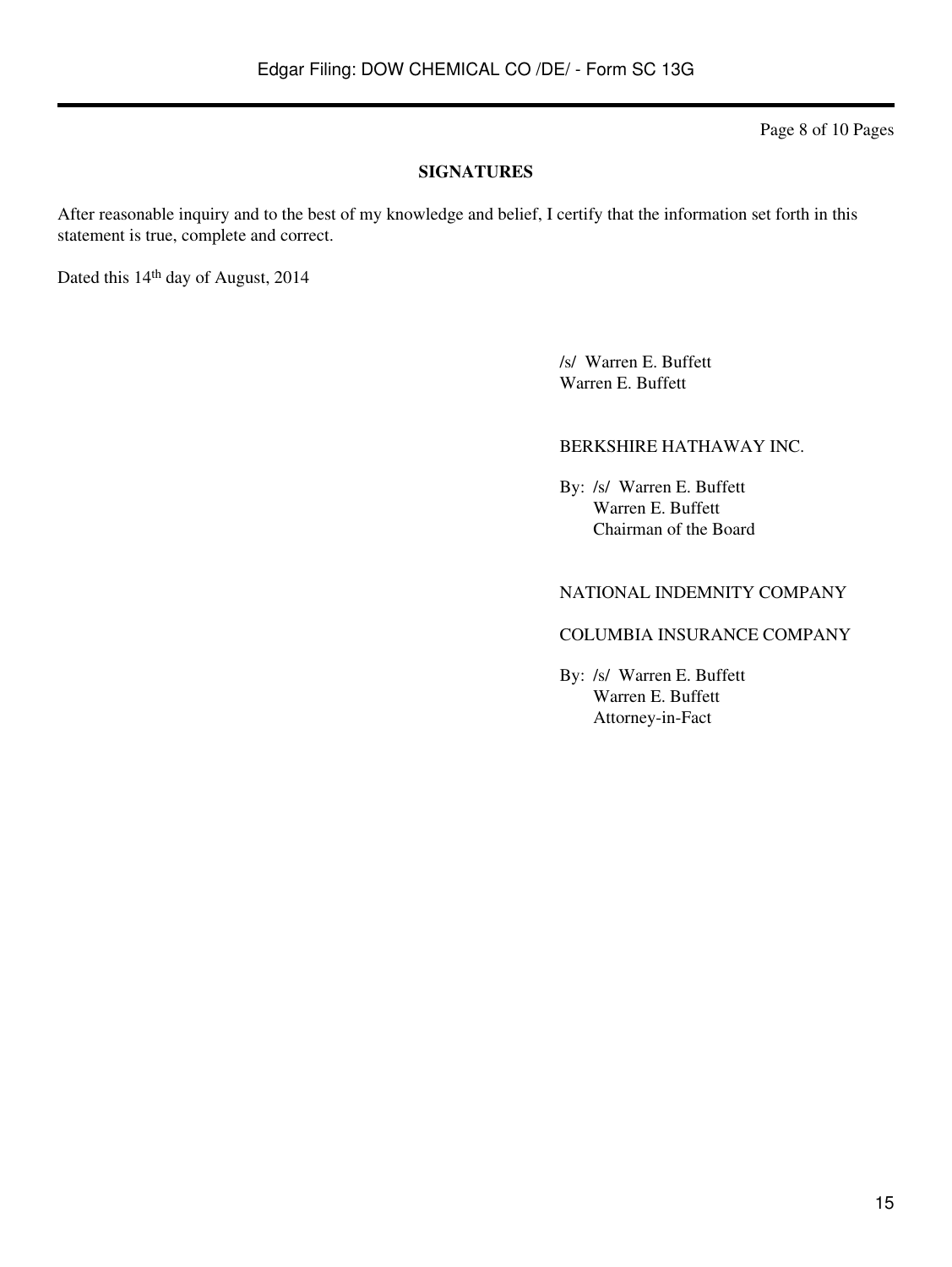Page 9 of 10 Pages

#### **SCHEDULE 13G**

# **EXHIBIT A**

#### **RELEVANT SUBSIDIARIES AND MEMBERS OF FILING GROUP**

PARENT HOLDING COMPANIES OR CONTROL PERSONS:

Warren E. Buffett (an individual who may be deemed to control Berkshire Hathaway Inc.)

Berkshire Hathaway Inc.

SUBSIDIARIES:

National Indemnity Company

Columbia Insurance Company